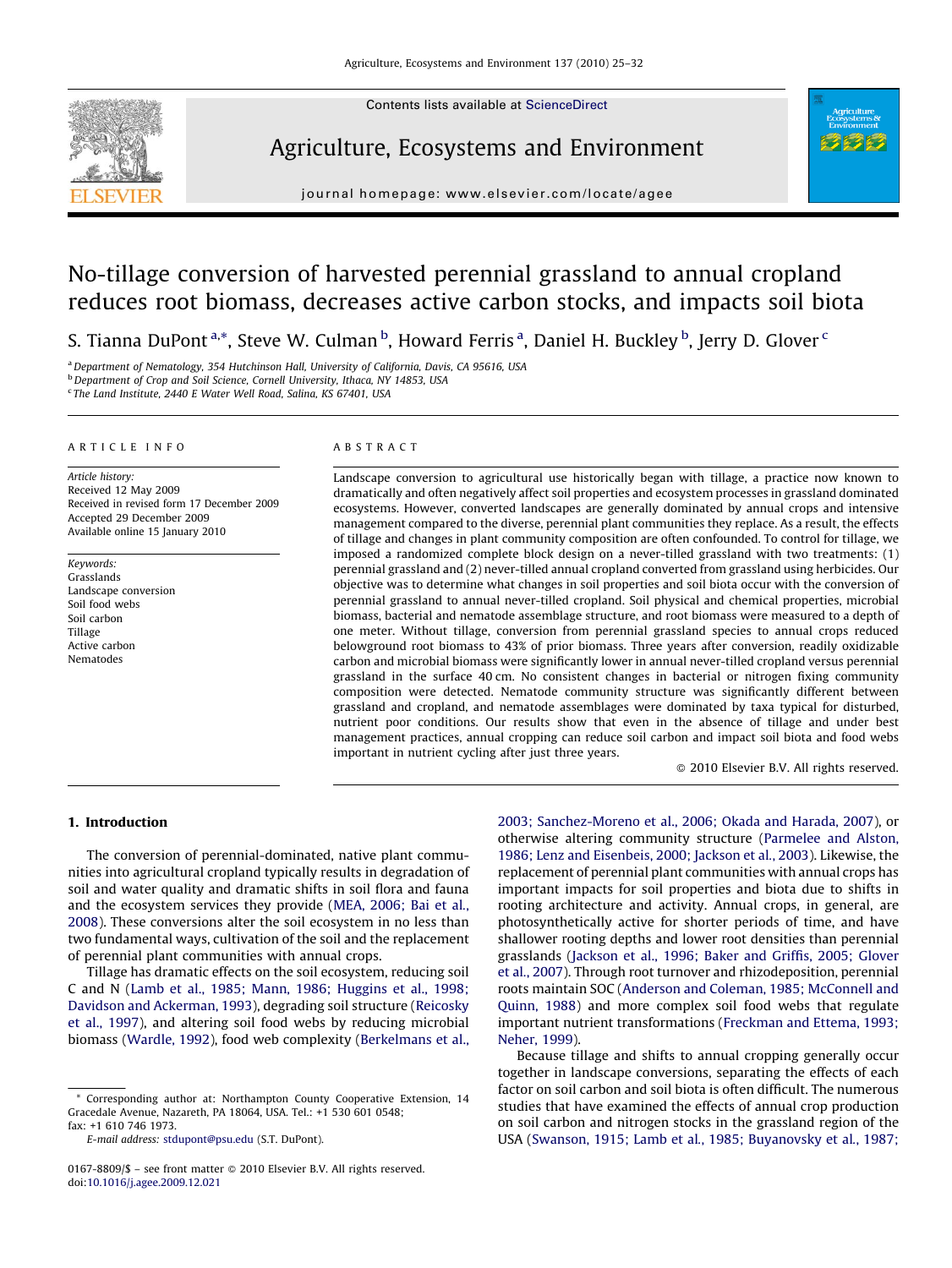Dodds et al.[, 1996; Ajwa et al., 1998; Huggins et al., 1998;](#page-7-0) Mikhailova et al.[, 2000; Mikhailova and Post, 2006; Omonode and](#page-7-0) [Vyn, 2006\)](#page-7-0) have all involved agricultural conversion by tillage. Moreover, many studies examine sites where agricultural conversions took place in times of poor soil management (e.g., excessive tillage and poor nutrient management regimes).

Our objective was to determine what changes in soil quality and soil biota occur with the conversion of a perennial grassland into never-tilled, annual-cropland, using current best management practices. To our knowledge this is the first study to convert native, perennial grassland to annual cropland with no current or prior tillage. We hypothesized that the conversion would reduce soil carbon and diminish soil food web structure.

## 2. Materials and methods

## 2.1. Site descriptions

The study site was located in a never-tilled bottomland grassland in Niles, Ottawa County, Kansas (N' 38.58.145, W' 97.28.616) used for hay production for more than 75 years. The study site soil, formed on an alluvial terrace, is a fine-silty, mixed, mesic, Cumulic Haplustoll (USDA Soil Taxonomy; FAO Cumulic Phaeozem). The plant community consists of over 26 species, all of which are native tallgrass prairie species except for a few nonnative, cool-season, annual grass species. Several warm season grasses, including big bluestem (Andropogon gerardii Vitam), little bluestem (Schizachyrium scoparium Nash), and indian grass (Sorghastrum nutans L.) constitute 73% of the total groundcover. Native perennial legumes comprise 9%, native non-leguminous perennial forbs comprise 2%, and non-native annual grasses comprise 11% of plant cover. The land owners mow the vegetation to a height of 8–10 cm once each year in June or July and then remove the hay. They have never applied fertilizer to the site but have burned it periodically. The site has been owned by members of the same family since the hay harvesting began, and management practices are consistent with those recommended for the region ([Towne and Ohlenbusch, 1992](#page-7-0)).

In Summer 2003 we established three replicate blocks in a randomized complete block design. Each block contained two 10 m by 20 m plots, one of which was randomly assigned an annual crop, never-tilled treatment (NT) and the other, a perennial grass (PR) treatment. The existing plant communities in NT plots were sprayed multiple times with herbicide before NT plots were initially planted to soybeans (Glycine max) in Summer 2004 (Table 1). Soybeans were again planted in 2005 and followed by sorghum (Sorghum bicolor) in 2006, and wheat (Triticum aestivum) in 2006 and 2007 (Table 1). NT field management followed typical

#### Table 1

Management of never tilled crops 2003–2007.

regional practices for the respective crops ([KSU, 1996, 1997\)](#page-7-0) with periodic herbicide and ammonium fertilizer applications (Table 1). Management practices in PR plots remained identical to historical practices for the study site overall.

## 2.2. Root biomass

Roots were extracted from samples collected on May 27, 2008, at which time we estimated wheat root biomass to be at its peak. Three, 6-cm diameter soil cores from each of the PR and NT plots were collected to a depth of 1 m and separated into sections of 0– 10, 10–20, 20–40, 40–60, 60–80, and 80–100 cm. Roots were separated from soil by hydropneumatic root washing ([Smucker](#page-7-0) [et al., 1982](#page-7-0)). Soil and roots were deposited in a six manifold washer where gentle air and water bubbling removed soil particles, and roots were floated onto a submerged sieve. Roots were dried at 50  $\degree$ C for 48 h and weighed to determine root mass per soil volume and mass per soil area was calculated.

## 2.3. Soil properties

Soils were sampled three times, 2, 2 1/2 and 3 years after plot establishment: (i) June 20, 2006, (ii) October 6, 2006, and (iii) June 20, 2007. Soil cores (four-centimeter diameter) were taken to a depth of 1 m in a transect across NT and PR sites. Three cores were taken from each plot and separated into 0–10, 10–20, 20–40, 40– 60, 60–80 and 80–100 cm soil depth increments. The three samples from each depth were bulked and mixed until complete homogenization. Subsamples of soils were air-dried for analysis of soil chemical and physical properties, refrigerated at  $4^{\circ}$ C for microbial biomass and nematode analyses, or stored at  $-20$  °C for molecular analyses.

Soil chemical and physical properties of samples collected in June 2006 and 2007 were analyzed at The Land Institute (TLI) and at the Soil Testing Laboratory at Kansas State University (STL-KSU). Analyses at TLI included pH [\(Robertson et al., 1999\)](#page-7-0), bulk density by weighing soil samples of known volume after drying at 105  $\degree$ C to constant weight ([Jareell et al., 1999\)](#page-7-0), percent clay by the hydrometer method [\(Elliott et al., 1999\)](#page-6-0), water stable aggregates (WSA) by wet-sieving ([Seybold and Herrick, 2001\)](#page-7-0), and readily oxidizable carbon (ROC; [Weil et al., 2003\)](#page-7-0). Briefly ROC was determined on air dried soil, ground and sieved to 0.5 mm. 2.5 g of soil was placed in a 50 ml centrifuge tube filled with 20 ml of 33 M potassium permanganate (KMnO<sub>4</sub>) solution. The soil and KMnO4 are shaken for exactly 2 min to oxidize the ''active'' carbon in the sample. The sample is settled using  $CaCl<sub>2</sub>$  for a minimum of 5 min and the supernatant is diluted with distilled water and measured for absorbance with a 550 nm Hach colorimeter.

| Year | Season | Operation      | Product                | Rate or yield $(kgha^{-1})$      |
|------|--------|----------------|------------------------|----------------------------------|
| 2003 | Summer | Herbicide (3X) | Glyphosate             | $0.25$ a.i. <sup>a</sup>         |
| 2004 | Spring | Herbicide (3X) | Glyphosate             | $0.25$ a.i. <sup>a</sup>         |
|      | Summer | Plant          | Soybeans               | Crop failed due to weed problems |
| 2005 | Spring | Herbicide (3X) | Glyphosate             | $0.25$ a.i. <sup>a</sup>         |
|      | Summer | Plant          | Soybeans               | 65                               |
|      | Fall   | Harvest        | Soybeans               | 584                              |
| 2006 | Spring | Herbicide      | Glyphosate             | $0.25$ a.i. <sup>a</sup>         |
|      | Summer | Plant          | Sorghum cover crop     | 8                                |
|      | Fall   | Plant          | Wheat                  | 135                              |
|      | Fall   | Fertilize      | Monoammonium phosphate | 65                               |
| 2007 | Spring | Fertilize      | Urea                   | 112                              |
|      | Summer | Harvest        | Wheat                  | 1747                             |

<sup>a</sup> a.i. = active ingredient of respective herbicide.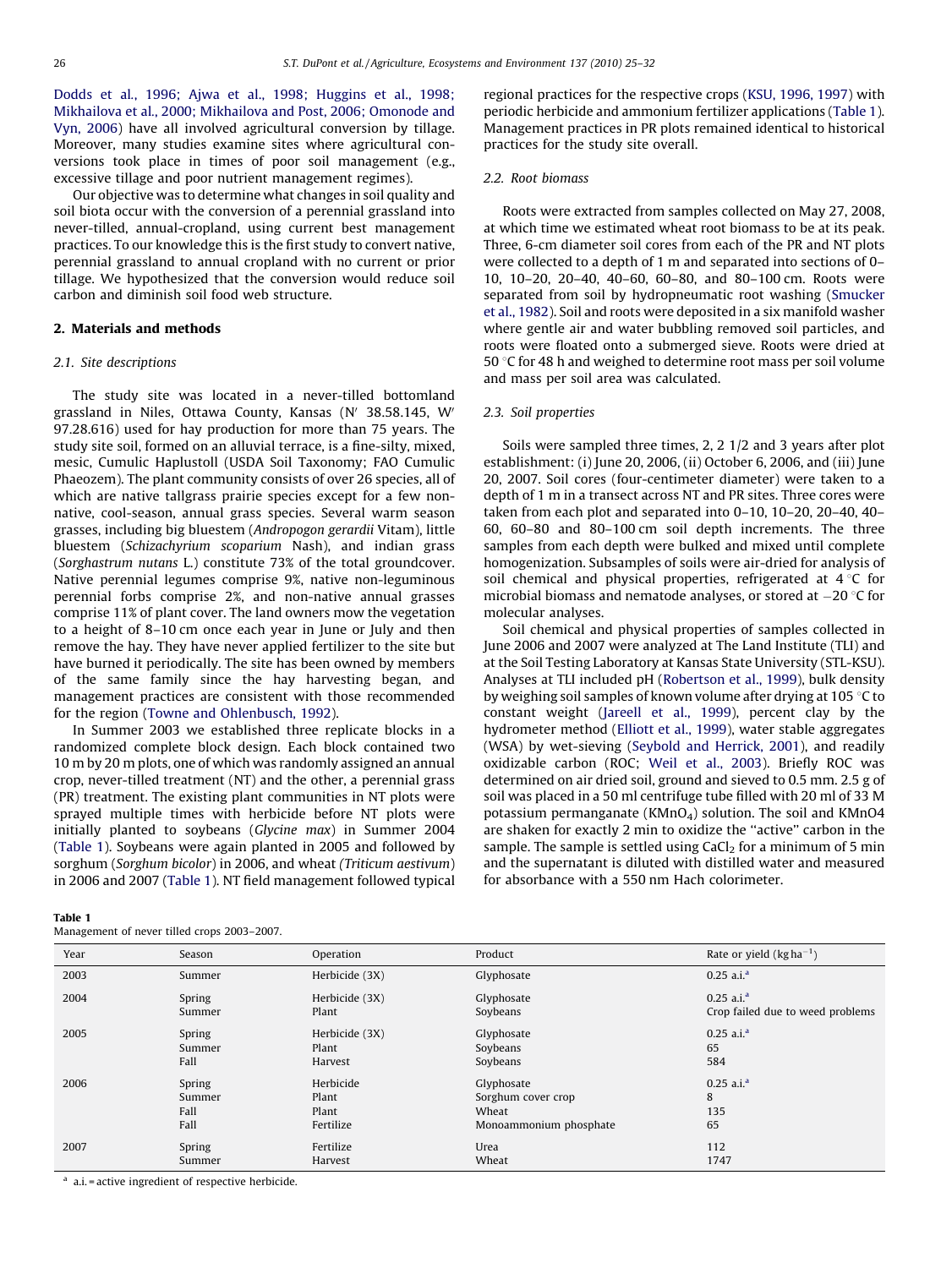Analyses at KSU included SOM by the Walkley–Black procedure, SOC and total N by dry combustion on a LECO CN 2000 combustion analyzer, total phosphorus (P) by a modified Kjeldahl digestion after an ammonium acetate extraction, and total potassium (K) by flame atomic absorption. The [University of Missouri Agricultural](#page-7-0) [Experimental Station \(1998\)](#page-7-0) provides additional details on analyses performed at KSU.

Soil microbial biomass (MBC) was determined from June 2007 samples using the simultaneous chloroform fumigation extraction (sCFE) method ([Fierer et al., 2003](#page-6-0)). Briefly, 10 g of soil from each sample were weighed into two 70 ml glass vials. Forty ml of 0.05 M  $K<sub>2</sub>SO<sub>4</sub>$  were added to both vials, and 0.5 ml of EtOH-free CH<sub>3</sub>Cl were added to one of the vials. Soil-free blanks were also prepared. Vials were sealed and shaken at 150 rpm for 4 h. Extracts were centrifuged for 15 min at 1500 rpm and the supernatant was vacuum filtered through 0.45 μm Whatman filter paper. Microbial biomass extracts were bubbled for 30 min with air to remove any residual CH<sub>3</sub>Cl and stored at  $-20\,^{\circ}$ C until analysis. Dissolved organic carbon was determined using an O.I. Analytical Model 1010 TOC Analyzer (OI Analytical, College Station, TX, USA) at the University of California Davis Stable Isotope Facility. MBC was calculated as the difference between chloroform and nonchloroform (control) samples divided by a  $K_{EC}$ -factor of 0.35 ([Sparling et al., 1990\)](#page-7-0).

## 2.4. Soil bacterial communities

Bacterial community composition was assessed by terminal restriction fragment length polymorphism (T-RFLP) [\(Liu et al](#page-7-0)., [1997\)](#page-7-0) for the June 2006, October 2006, and June 2007 samples. Using previously described methods ([Culman et al., 2006\)](#page-6-0), 16S RNA bacterial genes were amplified by polymerase chain reaction (PCR) using the fluorescently labeled forward primer 27f (5'-[6FAM] AGA GTT TGA TCM TGG CTC AG-3') and the unlabeled reverse primer 1492r (5'-TAC GGY TAC CTT GTT ACG ACT T-3'). Three, 50  $\mu$ l reactions of each sample were pooled and amplified DNA was subject to separate restriction enzyme digests with both HhaI and Sau96 I restriction enzymes. Digested DNA was purified and submitted for terminal fragment-size analysis to Cornell University's Biotechnology Resource Center, Ithaca, NY. Multiple enzymes confirmed trends found in bacterial data and so only data generated from HhaI are reported. T-RFLP analyses were also performed to characterize free-living diazotrophic populations in soils on June 2007 samples. The analyses targeted nifH, the structural gene for nitrogenase reductase, with the methods described by [Culman et al. \(2010\)](#page-6-0).

## 2.5. Soil nematode communities

Nematode communities were enumerated and identified in the June 2006, October 2006, and June 2007 samples. Nematodes were extracted from 200 to 300 g soil using a combination of decanting– sieving and Baermann funnel methods [\(Barker, 1985](#page-6-0)). Samples were sieved through a 0.246 mm sieve to remove larger particles and onto a 36  $\mu$ m sieve to separate nematodes from excess water. Samples were washed into beakers and placed on Baermann funnels for 48 h. Nematodes were counted using a dissecting microscope and the first 200 nematodes encountered in the sample identified at 200 $\times$  to 400 $\times$  to genus or family within one week of extraction, or fixed in 4% formalin until identification.

Nematodes were assigned to trophic groups according to [Yeates](#page-7-0) [et al. \(1993\)](#page-7-0) and colonizer-persister (cp) groups based on [Bongers](#page-6-0) [\(1990\),](#page-6-0) and [Bongers and Bongers \(1998\)](#page-6-0). The cp scale classifies nematodes into five groups from microbial feeders with short life cycles and high fecundity (cp 1 and 2) to omnivores and predators with long life cycles and greater sensitivity to perturbation (cp 4) and 5). Standardized indices of food web structure and function based on characteristics of nematode assemblages allow the effects of environmental stress, dominant decomposition channels, and soil suppressiveness to plant parasites and pathogens to be determined [\(Bongers, 1990; Wardle et al](#page-6-0)., 1995; Lenz and [Eisenbeis, 2000; Ferris et al., 2001; Ferris and Matute, 2003\)](#page-6-0). Soil food web indices were calculated after [Ferris et al. \(2001\)](#page-6-0). The Structure Index (SI) is based on the relative abundance of nematodes in higher trophic groups and cp levels and indicates soil food web length and connectance. The Basal Index (BI) enumerates the predominance of nematode groups that are tolerant to disturbance.

## 2.6. Statistical analysis

#### 2.6.1. Root biomass and soil properties

The PROC MIXED procedure, SAS v.9 (Cary, NC, USA) was used to perform analysis of variance (ANOVA) on the soil, microbial biomass, and root biomass data. Depth and treatment were treated as fixed effects and block as a random effect. Repeated measures were used for depth for soil and root biomass data. For microbial biomass depth was a covariate due to limited degrees of freedom. All soil variables were measured at the June 2007 sampling with significance differences determined at  $\alpha$  = 0.05 level of probability. When appropriate, we converted soil data to volumetric units (e.g., mass per volume) in order to account for differences in soil bulk density. All means reported for soil physical, biological and chemical data are lsmeans. Volumetric ROC values determined from June 2007 samples for the three upper depths (0–0.4 m) were summed and the ANOVA performed on the resulting sums.

#### 2.6.2. Bacterial and nematode community composition

To discern similarity of bacterial and nematode communities we used a non-metric multidimensional scaling (NMS) ordination with the Sørensen (Bray-Curtis) distance measure (PC-ORD version 4.0 software; [McCune and Grace, 2002](#page-7-0)) using the following parameters: 10 runs with real data, 0.005 stability criterion, and 10 iterations to evaluate stability. NMS analyses were performed on presence/absence data for 279 bacterial terminal restriction fragments for 16S, and 64 nematode taxa. We selected a 2 or 3-dimensional solution based on final stress values and Monte Carlo randomization tests. The final stress and instability values for reported 2-dimensional T-RFLP, and 3 dimensional nematode data were 11.96, <0.005 and 14.33, <0.005, respectively. Correlations between each NMS ordination axis and all soil variables/nematode indices were measured for the nematode community with the envfit function in the vegan package in [Oksanen et al. \(2008\).](#page-7-0) This function tests the significance of the correlations with Monte Carlo tests (1000 permutations) and overlays significant vectors on the NMS ordination. Soil variables and nematode indices that were of primary interest are reported. Final stress values for the conversion study and five county study were 22.3 and 23.9, respectively. We also employed a multiple-response permutations procedures (MRPP) to test the significance of relationships between the experimental factors (treatment, depth, date) within the nematode and bacterial community datasets ([Mielke, 1984;](#page-7-0) [McCune and Grace, 2002\)](#page-7-0). The Sørensen distance measure was used to assess the affect of each experimental factor on community structure.

We performed an analysis of variance on the nematode indices data using the PROC MIXED procedure in SAS v.9, where the sampling date was treated as a repeated measure and soil depth as a covariable. We used repeated measures to account for multiple sampling dates with this univariate data.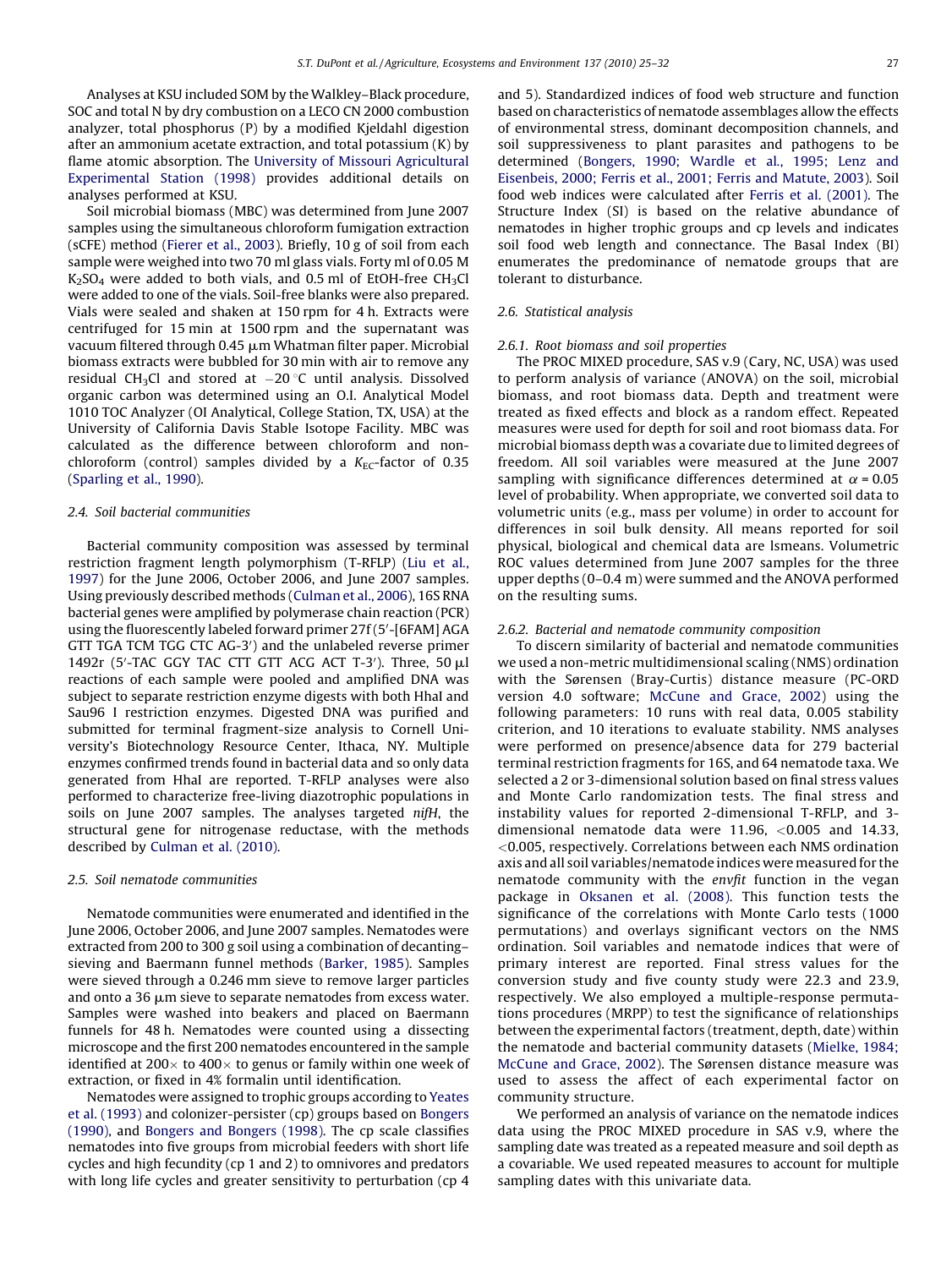

Fig. 1. (a) Root biomass (Mg ha<sup>-1</sup>) in perennial grasslands sites (closed circles) and never-tilled cropland (open circles) at estimated peak wheat biomass (May 2008). Significant differences were detected at all depths. (b) Relationship of microbial biomass carbon (MBC) to depth in perennial grasslands (closed circles) and never-tilled cropland (open circles). Significant differences were detected to 40 cm. Bars indicate the standard error of the mean.

#### 3. Results and discussion

#### 3.1. Root biomass

We measured significant differences in root biomass between no-till (NT) and perennial grass (PR) plots at all depths (Fig. 1a). The ANOVA for root biomass was significant for treatment ( $p = 0.039$ ) and for depth ( $p < 0.0001$ ) with no treatment by depth interaction. Overall, NT plots contained only 43% of the root biomass measured in PR plots in the surface 1 m of soil  $(3.77 \text{ Mg ha}^{-1}$  vs.  $8.63 \text{ Mg ha}^{-1}$ ; Fig. 1a). Differences were apparent even in the surface 0–40 cm soil depth (the primary rooting zone for wheat), where root biomass in NT plots was less than half that measured in PR plots  $(2.8 \text{ Mg ha}^{-1}$  vs. 5.8 Mg ha<sup> $-1$ </sup>). Perennial roots were more evenly distributed vertically through the soil profile compared to wheat roots. Root biomass between 60 and 100 cm in PR plots was more than twice that measured in NT plots (1.41 Mg ha<sup>-1</sup> vs. 0.60 Mg ha<sup>-1</sup>). Previous root data collected from the site also indicated roots in perennial grasslands extended 1 m deeper than wheat roots ([Glover et al., 2010\)](#page-6-0).

Large differences in root biomass between wheat roots and perennial grasslands have been previously reported ([Buyanovsky](#page-6-0) [et al., 1987](#page-6-0)). Our root biomass values of 8.63 Mg ha<sup>-1</sup> from grasslands fall within the range typically reported for tallgrass prairies (7–21 Mg ha<sup>-1</sup>; [Rice et al., 1998](#page-7-0)) and wheat root biomass were lower than values to 50 cm reported by [Buyanovsky and](#page-6-0) [Wagner \(1987\)](#page-6-0) (3.7 Mg ha<sup>-1</sup> vs. 4.7-5.6 Mg ha<sup>-1</sup>). The greater biomass and deeper distribution of roots in PR plots suggest that the perennial plant communities provide a relatively greater contribution of organic carbon to the soil, thus providing more belowground energy inputs for biological activity throughout the soil profile [\(Anderson and Coleman, 1985; McConnell and Quinn,](#page-6-0) 1988; Leake et al.[, 2006; Ruf et al., 2006; Fornara and Tilman,](#page-6-0) [2008\)](#page-6-0).

## 3.2. Soil properties

Three years after conversion, we did not detect significant differences between NT and PR plots on a range of soil physical and chemical properties ([Table 2](#page-4-0)). Because tillage was not used, we did not expect to find changes in texture or structure. Given the short period of time since conversion, we also did not expect to measure significant differences in relatively static soil properties, such as SOC, total N and P.

Although we did not detect significant treatment effects on ROC levels at any single depth, when values for the surface three soil depths (0–40 cm) were summed and analyzed, ROC was significantly lower (4%) in NT plots than PR plots ( $p = 0.024$ ). ROC, one gauge of active carbon, measures the simple carbohydrates, amino acids, and sugars in SOC that are easily hydrolyzed and oxidized [\(Loginow et al., 1987](#page-7-0)) making them easily accessible by microbial communities. Small changes in ROC and other labile fractions of SOC may provide an early indication of soil degradation or improvement in response to management practices ([Weil et al., 2003](#page-7-0)). Changes in active carbon pools can be two to four times greater than changes in total C after the initiation of new management practices [\(Elliott et al](#page-6-0)., 1994; [Marriott and Wander, 2006](#page-6-0)) and they are more highly correlated with other soil quality indicators including microbial respiration, aggregate stability and plant productivity ([Weil et al., 2003\)](#page-7-0). Although these differences are small compared to the total SOC losses of 29% after 75 years of annual tilled agriculture measured in the region at similar sites [\(Glover et al., 2010\)](#page-6-0), they show soil fertility losses after conversion to annual crops in the absence of tillage.

## 3.3. Soil microbial biomass

Given the central role that microbial communities play in nutrient and energy cycling, changes in microbial biomass carbon (MBC) serve as useful indicators of how management practices affect the soil ecosystem, with reductions in biomass generally indicating negative impacts on ecosystem processes [\(Singh et al](#page-7-0)., [1989; Garcia and Rice, 1994; Wardle, 1998\)](#page-7-0). MBC was significantly reduced to 40 cm in NT plots compared to PR plots, but no differences were detected below 40 cm  $(0-10 \text{ cm } p = 0.0097, 10-$ 20 cm  $p = 0.0087$ , 20-40 cm  $p = 0.0148$ ; Fig. 1b). In the top 10 cm MBC levels were 202 kg ha<sup>-1</sup> (20%) lower in NT plots. The reductions in MBC observed in the annual croplands could have resulted from several factors, including reduced inputs from plants via roots exudation and rhizodeposition ([Wardle, 1992; Paterson,](#page-7-0) [2003; Waldrop et al., 2006\)](#page-7-0), fertilization with inorganic N [\(Garcia](#page-6-0) [and Rice, 1994; Lovell et al](#page-6-0)., 1995; Bardgett et al., 1999; Treseder, [2008\)](#page-6-0), herbicide application ([Sanyal and Shrestha, 2008](#page-7-0)), and/or decreases in plant diversity with concurrent decreases in the diversity of C substrate (Zak et al.[, 2003; Waldrop et al](#page-7-0)., 2006). Although other studies have reported large reductions in MBC in cultivated soils compared to perennial grasslands [\(Jenkinson and](#page-7-0) [Powlson, 1976; Lynch and Panting, 1980a,b; Schimel et al., 1985;](#page-7-0) [Acosta-Martinez et al., 2007\)](#page-7-0), to our knowledge, this is the first study recording changes in MBC following conversion of native (albeit harvested) tallgrass prairie to an annual agricultural crop, without ever applying tillage.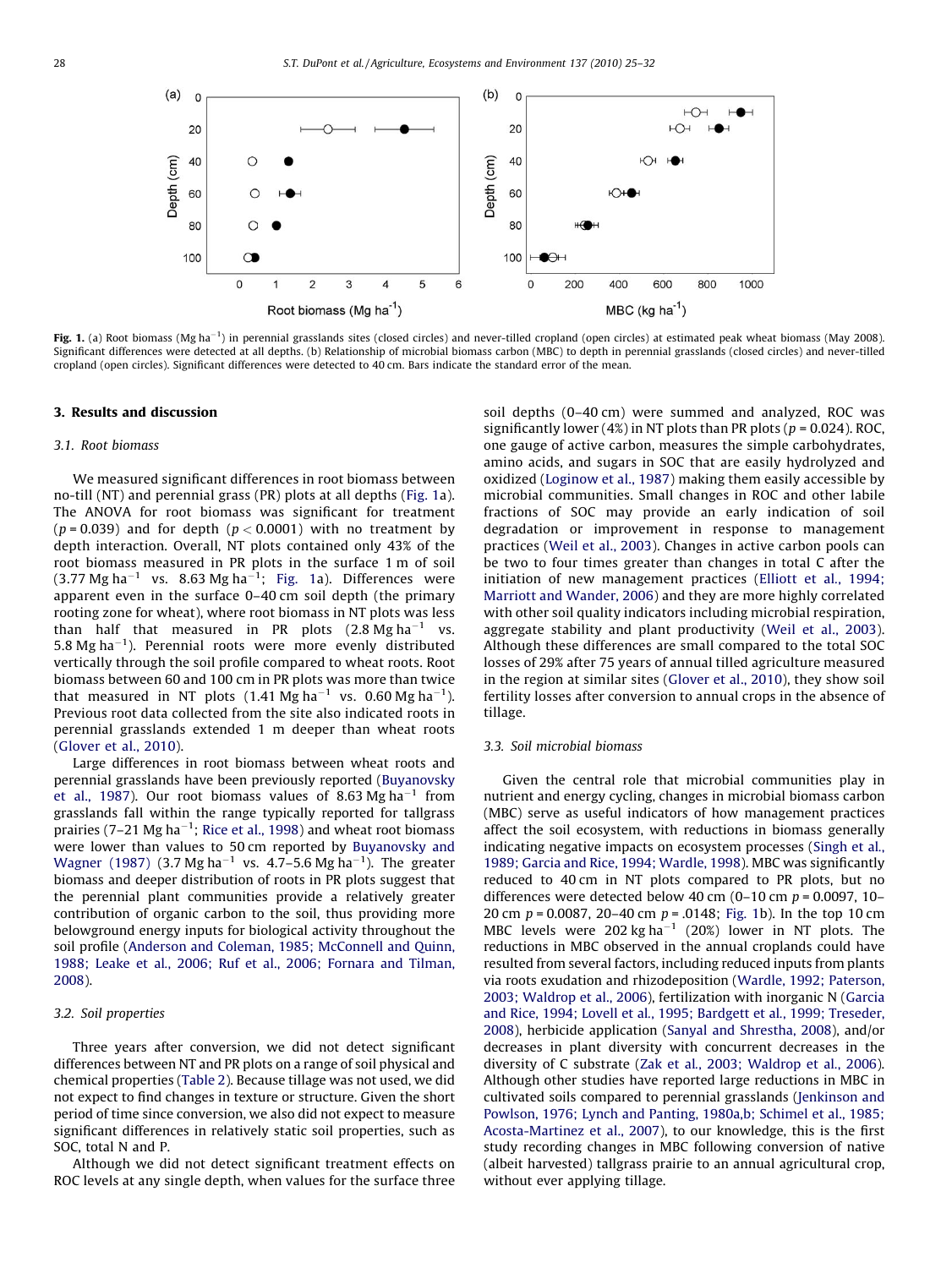<span id="page-4-0"></span>Table 2 Soil properties from 6 depths<sup>a,b,c</sup>.

| Depth        | Trt       | Clay $(\%)$ | WSA(%) | Total P ( $Mgha^{-1}$ ) | Total N $(Mgha^{-1})$ | SOC ( $Mgha^{-1}$ ) | SOM $(Mgha^{-1})$ | ROC ( $Mgha^{-1}$ ) |
|--------------|-----------|-------------|--------|-------------------------|-----------------------|---------------------|-------------------|---------------------|
| $0-10$ cm    | <b>NT</b> | 23          | 89     | 0.53                    | 2.91                  | 33.15               | 55.31             | 1.05                |
|              | <b>PR</b> | 23          | 90     | 0.49                    | 2.75                  | 32.47               | 54.39             | 1.01                |
| $10-20$ cm   | <b>NT</b> | 30          | 89     | 0.55                    | 2.39                  | 27.03               | 48.58             | 0.73                |
|              | <b>PR</b> | 30          | 87     | 0.56                    | 2.4                   | 28.31               | 48.78             | 0.8                 |
| $20 - 40$ cm | <b>NT</b> | 35          | 85     | 0.96                    | 3.52                  | 39.52               | 67.77             | 0.99                |
|              | <b>PR</b> | 36          | 85     | 1.01                    | 3.43                  | 39.11               | 67.18             | 1.02                |
| $40 - 60$ cm | <b>NT</b> | 38          | 79     | 0.98                    | 2.32                  | 25.17               | 43.27             | 0.6                 |
|              | <b>PR</b> | 34          | 74     | 1.03                    | 2.16                  | 24.82               | 38.39             | 0.58                |
| 60-80 cm     | <b>NT</b> | 35          | 74     | 1.03                    | 1.6                   | 17.3                | 29.39             | 0.42                |
|              | <b>PR</b> | 33          | 75     | 1.12                    | 1.48                  | 17.53               | 27.19             | 0.37                |
| 80-100 cm    | <b>NT</b> | 35          | 74     | 1.15                    | 1.32                  | 16.39               | 24.49             | 0.32                |
|              | <b>PR</b> | 34          | 74     | 1.2                     | 1.23                  | 18.59               | 25.59             | 0.3                 |

Significant differences were detected in  $0-40$  cm for bulked ROC (p=0.029).

<sup>b</sup> All data reported on analyses from June 2007 sampling, except WSA which were analyzed from the Sept 2006 sampling.<br>S WSA: Water stable aggregates B: phosphorus N: pitrogen SOC: soil organic carbon SOM: soil organic ma

<sup>c</sup> WSA: Water stable aggregates, P: phosphorus, N: nitrogen, SOC: soil organic carbon, SOM: soil organic matter, ROC: readily oxidizable carbon.

#### 3.4. Soil bacterial communities

Sampling date and depth were the largest drivers of bacterial community structure according to NMS analysis (Fig. 2). Communities separated by date along axis 1 (explaining 31% of the variation) and by depth along axis 2 (explaining 58% of the variation). Despite the treatment effects on MBC levels measured in the surface depths, consistent treatment differences between NT and PR were not found in bacterial community structure (data not shown). Likewise, consistent treatment differences between NT and PR were not exhibited in the N-fixing community (data not shown). Reductions in MBC with no detectable differences in community structure could have resulted from reductions in only specific bacterial groups or from reductions in fungal communities that were not measured here [\(Bardgett et al., 1999; Wakelin et al.,](#page-6-0) [2007\)](#page-6-0). Continued monitoring will be necessary to detect possible shifts in microbial communities over time.

#### 3.5. Soil nematode communities

Nematodes, a diverse and abundant group of soil fauna, participate at multiple trophic levels making them key indicators of soil food webs and processes [\(Bongers and Bongers, 1998\)](#page-6-0). Differences in nematode community structure generally reflect concurrent changes in diverse soil biotic groups and ecosystem processes including N mineralization, pest suppression and C sequestration (Berkelmans et al.[, 2003; Ferris and Matute, 2003;](#page-6-0) [Hohberg and Traunspurger, 2005](#page-6-0)). We measured significant



Fig. 2. Non-metric multidimensional scaling analysis of bacterial community structure at 6 depths (0–100 cm). Each data point represents the average of 3 replicates. Groups of bacterial communities are significantly different for depth and year ( $p < 0.001$ ). Axis 1 (date) explains 31% of the variation in bacterial community structure between samples, axis 2 (depth) explains 58% of the variation.

treatment, depth and sampling date effects on nematode community structure based on NMS ordination of nematode taxa to a depth of 40 cm (all factors,  $p < 0.0001$ ). Despite the large variance in nematode communities, management history had a strong effect on them ([Fig. 3\)](#page-5-0).

Additional information on soil food web characteristics may be inferred by grouping nematode taxa according to their functions and rating overall populations by standardized indices such as the structure index (SI) and basal index (BI) ([Ferris et al., 2001\)](#page-6-0). Nematode communities in NT plots were characterized by a 60% higher BI over all depths (0–100 cm) relative to PR plots (39 and 23, respectively) indicating impoverished nutrient status and stressed conditions in NT plots (BI;  $p = 0.053$ , Table 3) ([Ferris et al](#page-6-0)., 2001). A higher BI in NT may be a function of reduced inputs of readily accessible carbon from plant roots, where root biomass was less than half that of PR ([Dong et al., 2008\)](#page-6-0). Basal indicator organisms have relatively short generation times and high reproductive rates that allow them to survive in nutrient poor as well as nutrient rich conditions and tolerate environmental stress ([Bongers and](#page-6-0) [Bongers, 1998](#page-6-0)). Annual systems with long fallow periods, during which few biological inputs from plant roots and shoots are available to feed the soil food web, often have higher BI levels than

Means and standard errors (SE) of nematode soil food web indices.

| Depth                     | Trt       | Structure index  | Basal index      |  |
|---------------------------|-----------|------------------|------------------|--|
|                           |           | $Mean + SE$      | $Mean \pm SE$    |  |
| $0 - 100$ cm <sup>a</sup> | <b>NT</b> | $61.69 \pm 2.54$ | $26.75 \pm 1.36$ |  |
|                           | <b>PR</b> | $70.33 \pm 2.39$ | $21.96 \pm 1.45$ |  |
| $0 - 10$ cm               | NT        | $70.7 \pm 3.3$   | $23.8 \pm 2.7$   |  |
|                           | <b>PR</b> | $82.3 \pm 2.5$   | $14.5 \pm 1.8$   |  |
| $10 - 20$ cm              | NT        | $75 \pm 3.8$     | $20.6 \pm 3.2$   |  |
|                           | <b>PR</b> | $82.8 \pm 3.4$   | $14 \pm 2.5$     |  |
| $20 - 40$ cm              | <b>NT</b> | $69.9 \pm 3.2$   | $22.9 \pm 2.7$   |  |
|                           | <b>PR</b> | $74.8 \pm 3.2$   | $19.9 \pm 2.4$   |  |
| $40 - 60$ cm              | <b>NT</b> | $59.3 + 4.1$     | $29.2 + 2.5$     |  |
|                           | <b>PR</b> | $69.7 \pm 5$     | $22.7 \pm 3$     |  |
| $60 - 80$ cm              | NT        | $51.3 \pm 6.1$   | $34.8 \pm 3.6$   |  |
|                           | <b>PR</b> | $64.3 + 6$       | $27.3 + 4.2$     |  |
| 80-100 cm                 | NT        | $60.4 \pm 5.5$   | $30 \pm 4$       |  |
|                           | <b>PR</b> | $59.2 \pm 7.5$   | $30.9 \pm 4.5$   |  |

NT: Never-tilled annual cropland and PR: perennial grassland.

<sup>a</sup> Treatment differences for SI and BI were significant ( $p = 0.060$  and 0.053, respectively) with no treatment by depth interaction.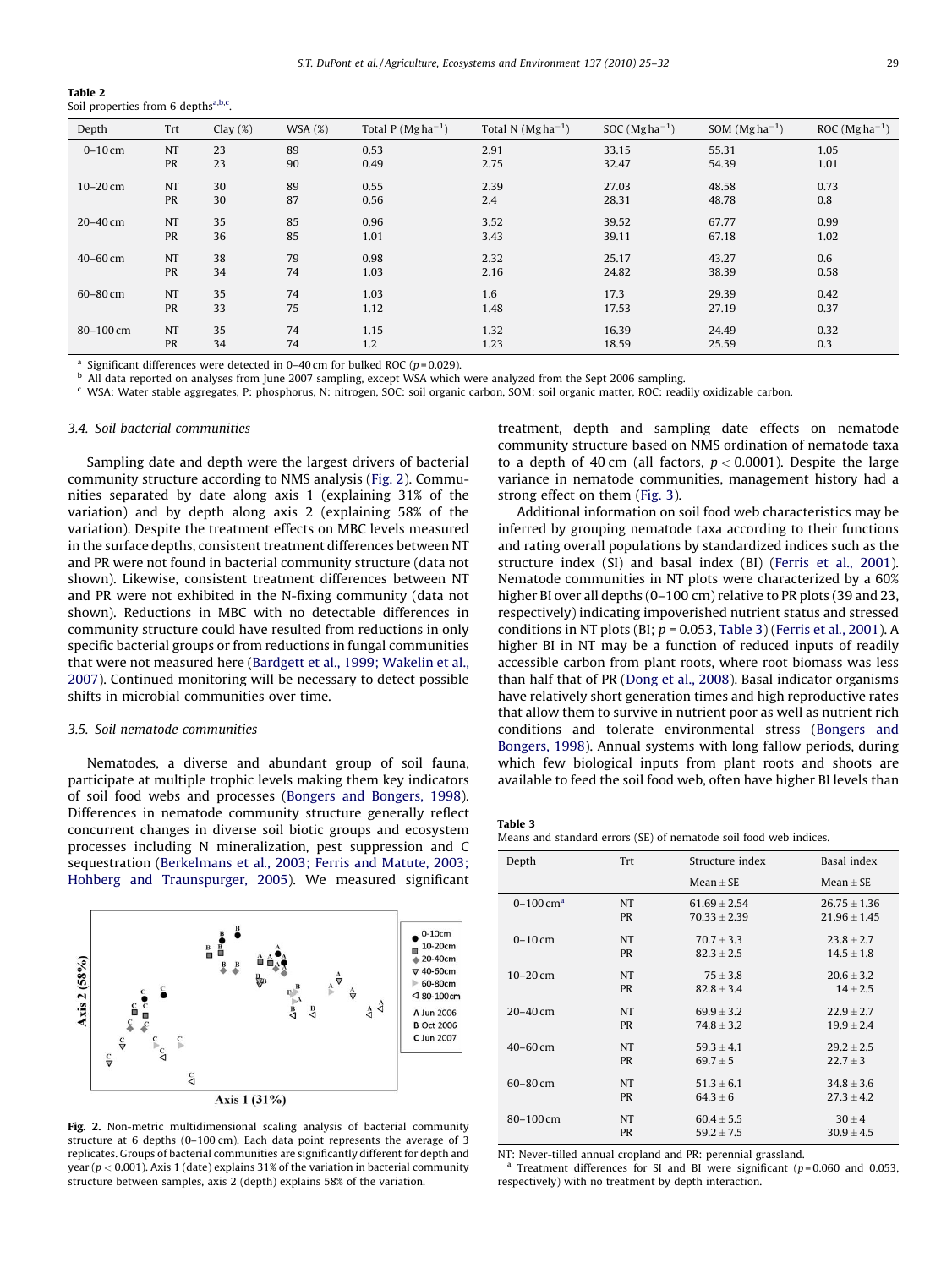<span id="page-5-0"></span>

Fig. 3. Non-metric multidimensional scaling analysis of the surface 3 depths (0-40 cm) of the nematode community. The three panels display the same data with individual samples coded for the three experimental factors: management history (a), depth (b), and sampling date (c). Significant differences were detected between groups of nematode communities for treatment, depth and date ( $p < 0.0001$ ). Never-tilled annual cropland (NT) and perennial grassland (PR).

systems with continuous crop growth [\(Wang et al., 2006; DuPont](#page-7-0) [et al., 2009](#page-7-0)).

Relative to nematode communities in NT plots, communities in PR plots had higher assemblage structure over all depths (SI;  $p = 0.060$ , [Table 3](#page-4-0)). A high SI indicates nematode communities rich in predators and omnivores, trophic groups associated with low stress and low disturbance environments [\(Ferris et al., 2001, 2004\)](#page-6-0). Large numbers of predator/omnivores in highly structured systems may perform top-down regulation which can significantly reduce plant parasite pressure ([Khan and Kim, 2007; Sanchez-Moreno and](#page-7-0) [Ferris, 2007](#page-7-0)) and improve plant primary productivity. Nematode communities under perennials often have significantly greater structure than annual crops [\(Sohlenius and Sandor, 1987; Freck](#page-7-0)[man and Ettema, 1993; Neher and Campbell, 1994](#page-7-0)). In adjacent fields, [Culman et al. \(2010\)](#page-6-0) report that SI values are not only greater in perennial grasslands than croplands, but also that the treatment effects on SI increase with depth. Reductions in soil food web structure under annual crops may have resulted from several factors typical in annual cropping systems including reduced root biomass and diversity ([Wardle et al., 2005; Ilieva-Makulec et al.,](#page-7-0) [2006\)](#page-7-0), fertilization with inorganic N ([Tenuta and Ferris, 2004\)](#page-7-0), application of herbicides (Mahn and Kästner, 1985), or increased machinery traffic ([Bouwman and Arts, 2000](#page-6-0)).

## 3.6. Correlations between nematode communities and soil properties

Comparisons of intact and converted landscapes have often been made long after conversion, making it difficult to identify which properties and processes would serve as sensitive, early indicators of degradation. We analyzed relationships between management practices, soil properties and nematode communities in PR and NT plots in our study (hereafter referred to as the 'conversion study'; CS; Fig. 4a) and, for purposes of comparison, we also analyzed similar relationships amongst data collected from five other paired harvested perennial grassland (PR) and annual crop (AG) sites (hereafter referred to as the 'long term study; LTS') as described by [Culman et al. \(2010\)](#page-6-0) (Fig. 4b). The data points represent nematode communities from individual samples made up of 64 genera analyzed with NMS. Vectors represent the correlations of soil properties and nematode indices with nematode communities. The length and angle of each vector represent the strength and direction of the relationship to the nematode community. Nematode communities were significantly different between perennial and annual systems in CS (Fig. 4a) as well as FCS (Fig. 4b). Treatment differences are represented in Axis 1, while differences in depth are represented in Axis 2.

Nematode communities in perennial systems (LTS and CS) were associated with a high SI and nematode communities in annual systems were associated with a high BI (Fig. 4a and b). In CS three years after conversion, the vectors illustrate a strong, positive relationship between nematode communities in PR plots with high SI values, and nematode communities in NT plots with high BI values ( $R^2$  = 0.66, 0.65, respectively; Fig. 4a). These relationships are similar to those measured in LTS fields after 75–100 years of production ( $R^2$  = 0.42 for SI;  $R^2$  = 0.36 for BI; Fig. 4b). The similar characterizations of nematodes in long-term annual cropping



Fig. 4. Nematode community structure 0-40 cm showing differences in management history and environmental variables. (a) Conversion study plots with never-tilled annual cropland (NT) and perennial grassland (PR), (b) long term study managed for 75–100 years as annual-cropland (AG) and perennial grassland (PR). The data points represent nematode communities from individual samples (composed of 64 identified taxa) analyzed with NMS and vectors represent the correlations of soil properties and nematode indices with nematode communities. The length and angle of the vector represent the strength and direction of the relationship to the nematode community. All vectors depict statistically significant correlations ( $\alpha$  = 0.05). WSA: Water stable aggregates, ROC: readily oxidizable carbon, BD: bulk density, N: nitrogen, C: carbon, SI: structure index, BI: basal index.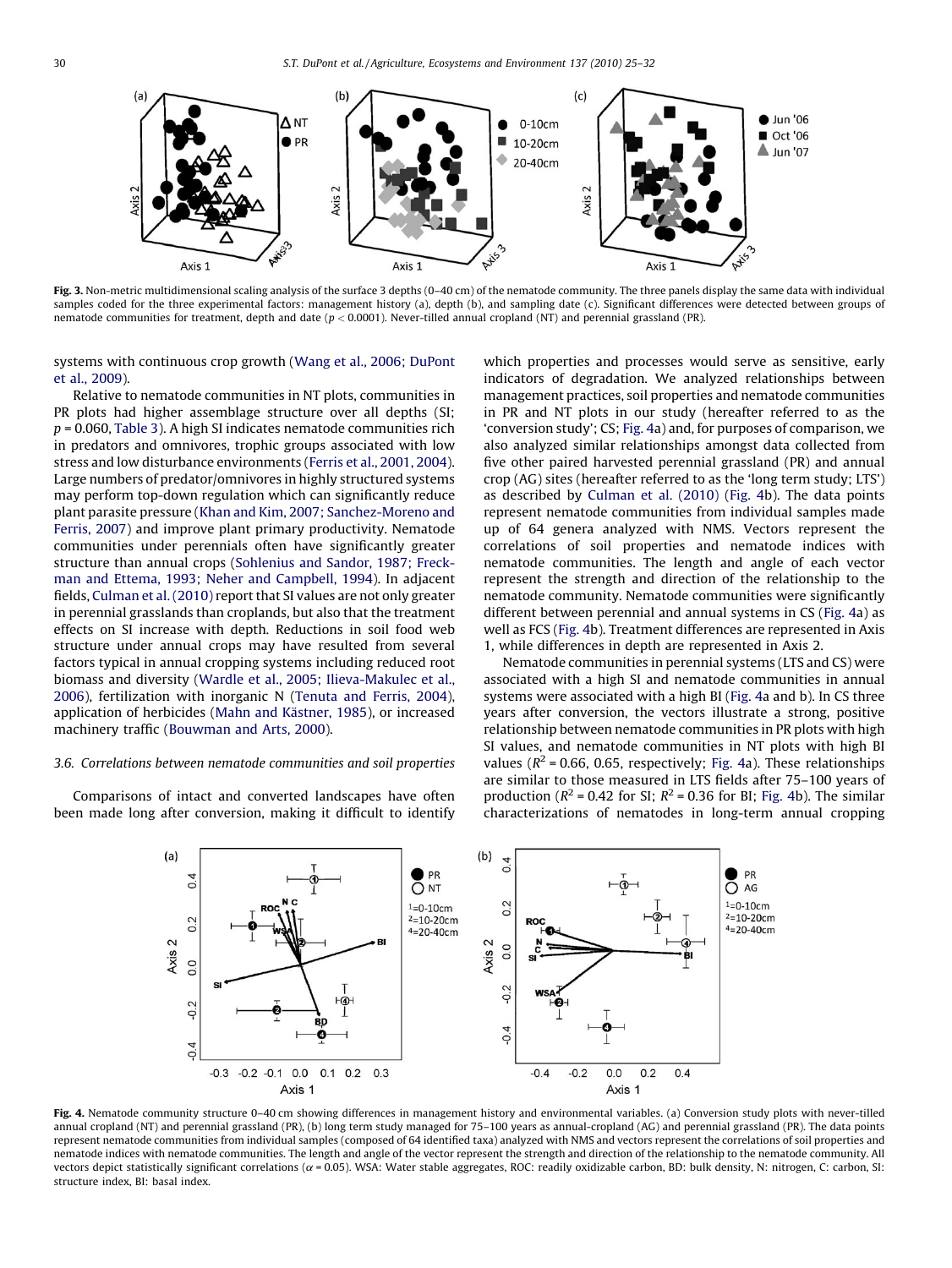<span id="page-6-0"></span>systems and never-tilled annual crops after only three years suggest that nematodes may be useful early indicators of soil ecosystem change.

In contrast to the nematode indices, the relationship between nematode communities and soil properties is different in plots recently converted to annual crop production compared to those converted nearly a century ago. In LTS, vectors for soil C, N and water stable aggregates (WSA) were correlated with nematode communities in grasslands ([Fig. 4](#page-5-0)b). In our CS study ([Fig. 4](#page-5-0)a), soil properties were not highly correlated with nematode communities in the grassland sites. Instead, ROC, N and WSA were positively correlated with nematode communities in upper depths according to NMS analysis. Since reductions in soil C, N and WSA can take decades, more time is needed to determine if conversion will affect these properties similarly to the trends observed in the long-term study.

## 4. Conclusions

In this study we examined the changes in soil properties and biota following the conversion of a perennial grassland to a nevertilled, annually cropped field. Although tillage was specifically controlled for, other factors known to affect soil properties and biota (e.g., application of inorganic N fertilizer and herbicides, and reduced plant root biomass and diversity) were not. These factors are typical in modern no-till cropping systems and may have contributed to differences between the two production systems. Nevertheless, observed shifts in labile carbon pools and soil biota occurring with no-tillage conversion of perennial grassland to annual cropland suggest that reductions in soil quality and biological function associated with landscape conversion are not driven by tillage alone.

We found that the no-tillage conversion of perennial grassland to annual cropland reduced the active soil carbon fraction (ROC) and changed the composition of soil biotic communities after 3 years. Root biomass under annual crops was less than half that of perennial grasslands suggesting that large root-derived energy sources may contribute to composition of soil biota and accumulation of soil C. Although reductions in soil carbon and related soil biota in never-tilled plots were small, some patterns are similar to those seen by Culman et al. (2010) after 75 years of tilled, annual agriculture and may signal successive changes in other soil biota and associated soil physical properties. Further study is needed to determine whether our ability to support ecosystem services and high yield in our global agricultural fields is limited by tillage alone, or ultimately by our high reliance on annual crops.

## Acknowledgements

We thank John Mai, Melanie Fisher, Jodi Thomas and Catharine Callaway for extensive technical support on this project. We thank Dr. Sara Sánchez-Moreno for her advice and essential collaboration. This research is supported in part by the Land Institute Fellowship program and grant number GW07-012 from Sustainable Agriculture Research and Education.

#### References

- Acosta-Martinez, V., Mikha, M.M., Vigil, M.F., 2007. Microbial communities and enzyme activities in soils under alternative crop rotations compared to wheatfallow for the Central Great Plains. Appl. Soil Ecol. 37, 41–52.
- Ajwa, H.A., Rice, C.W., Sotomayor, D., 1998. Carbon and nitrogen mineralization in tallgrass prairie and agricultural soil profiles. Soil Sci. Soc. Am. J. 62, 942– 951.
- Anderson, D.W., Coleman, D.C., 1985. The dynamics of organic-matter in grassland soils. J. Soil Water Conserv. 40, 211–216.
- Bai, Z.G., Dent, D.L., Olsson, L., Schaepman, M.E., 2008. Global assessment of land degradation and improvement identification by remote sensing. Report 2008/ 01. FAO/ISRIC, Rome/Wageningen.
- Baker, J.M., Griffis, T.J., 2005. Examining strategies to improve the carbon balance of corn/soybean agriculture using eddy covariance and mass balance techniques. Agric. Forest Meteorol. 128, 163–177.
- Bardgett, R.D., Lovell, R.D., Hobbs, P.J., Jarvis, S.C., 1999. Seasonal changes in soil microbial communities along a fertility gradient of temperate grasslands. Soil Biol. Biochem. 31, 1021–1030.
- Barker, K.R., 1985. Nematode extraction and bioassays. In: Barker, K.R., Carter, C.C., Sasser, J.N. (Eds.), An Advanced Treatise on Meloidogyne, Methodology, vol. 2. North Carolina State University Graphics, Raleigh, NC, pp. 19–35.
- Berkelmans, R., Ferris, H., Tenuta, M., van Bruggen, A.H.C., 2003. Effects of longterm crop management on nematode trophic levels other than plant feeders disappear after 1 year of disruptive soil management. Appl. Soil Ecol. 23, 223– 235.
- Bongers, T., 1990. The maturity index—an ecological measure of environmental disturbance based on nematode species composition. Oecologia 83, 14–19.
- Bongers, T., Bongers, M., 1998. Functional diversity of nematodes. Appl. Soil Ecol. 10, 239–251.
- Bouwman, L.A., Arts, W.B.M., 2000. Effects of soil compaction on the relationships between nematodes, grass production and soil physical properties. Appl. Soil Ecol. 14, 213–222.
- Buyanovsky, G.A., Wagner, G.H., 1987. Carbon transfer in a winter-wheat (Triticum aestivum) ecosystem. Biol. Fertil. Soils 5, 76–82.
- Buyanovsky, G.A., Kucera, C.L., Wagner, G.H., 1987. Comparative analyses of carbon dynamics in native and cultivated ecosystems. Ecology 68, 2023–2031.
- Culman, S.W., Duxbury, J.M., Lauren, J.G., Thies, J.E., 2006. Microbial community response to soil solarization in Nepal's rice–wheat cropping system. Soil Biol. Biochem. 38, 3359–3371.
- Culman, S.W., DuPont, S.T., Glover, J.D., Buckley, D.H., Fick, G.W., Ferris, H., Crews, T.E., 2010. Long-term impacts of high-input annual cropping and unfertilized perennial grass production on soil properties and belowground food webs in Kansas, USA. Agric. Ecosyst. Environ. 137, 13–24.
- Davidson, E.A., Ackerman, I.L., 1993. Changes in soil carbon inventories following cultivation of previously untilled soils. Biogeochemistry 20, 161–193.
- Dodds, W.K., Banks, M.K., Clenan, C.S., Rice, C.W., Sotomayor, D., Strauss, E.A., Wei, Y., 1996. Biological properties of soil and subsurface sediments under abandoned pasture and cropland. Soil Biol. Biochem. 28, 837–846.
- Dong, D.F., Chen, Y.F., Steinberger, Y., Cao, Z.P., 2008. Effects of different soil management practices on soil free-living nematode community structure,
- Eastern China. Can. J. Soil Sci. 88, 115–127. DuPont, S.T., Ferris, H., Van Horn, M., 2009. Cover crop quantity and quality affect soil food webs and nutrient cycling. Appl. Soil Ecol. 41, 157–167.
- Elliott, E.T., Burke, I.C., Monz, C.A., Frey, S.D., Paustian, K., Collins, H.P., Paul, E.A., Cole, C.V., Belvins, R.L., Frye, W.W., Lyon, D.J., Halvorson, A.D., Huggins, D.R., Turco, R.F.M.V.H., 1994. Terrestrial Carbon Pools: Preliminary Data from the Corn Belt and Great Plains Regions. Defining Soil Quality for a Sustainable Environment. Soil Science Society of America, Madison, WI, p. 179.
- Elliott, E.T., Heil, J.W., Kelly, E.F., Monger, H.C., 1999. Soil structural and other physical properties. In: Robertson, G.P., Coleman, D.C., Bledsoe, C.S., Sollins, P. (Eds.), Standard Soil Methods for Long-Term Ecological Research. Oxford University Press, New York, NY, pp. 74–85.
- Ferris, H., Matute, M.M., 2003. Structural and functional succession in the nematode fauna of a soil food web. Appl. Soil Ecol. 23, 93–110.
- Ferris, H., Bongers, T., de Goede, R.G.M., 2001. A framework for soil food web diagnostics: extension of the nematode faunal analysis concept. Appl. Soil Ecol. 18, 13–29.
- Ferris, H., Venette, R.C., Scow, K.M., 2004. Soil management to enhance bacterivore and fungivore nematode populations and their nitrogen mineralization function. Appl. Soil Ecol. 25, 19–35.
- Fierer, N., Schimel, J.P., Holden, P.A., 2003. Variations in microbial community composition through two soil depth profiles. Soil Biol. Biochem. 35, 167–176.
- Fornara, D.A., Tilman, D., 2008. Plant functional composition influences rates of soil carbon and nitrogen accumulation. J. Ecol. 96, 314–322.
- Freckman, D.W., Ettema, C.H., 1993. Assessing nematode communities in agroecosystems of varying human intervention. Agric. Ecosyst. Environ. 45, 239–261.
- Garcia, F.O., Rice, C.W., 1994. Microbial biomass dynamics in tallgrass prairie. Soil Sci. Soc. Am. J. 58, 816–823.
- Glover, J.D., Cox, C.M., Reganold, J.P., 2007. Future farming: a return to roots? Sci. Am. 297, 83–89.
- Glover, J.D., Culman, S.W., DuPont, S.T., Broussard, W., Young, L., Mangan, M.E., Mai1, J.G., Crews, T.E., DeHaan, L.R., Buckley, D.H., Ferris, H., Turner, R.E., Reynolds, H.L., Wyse, D.L., 2010. Harvested perennial grasslands provide ecological benchmarks for agricultural sustainability. Agric. Ecosyst. Environ. 137, 3–12.
- Hohberg, K., Traunspurger, W., 2005. Predator–prey interaction in soil food web: functional response, size-dependent foraging efficiency, and the influence of soil texture. Biol. Fertil. Soils 41, 419–427.
- Huggins, D.R., Buyanovsky, G.A., Wagner, G.H., Brown, J.R., Darmody, R.G., Peck, T.R., Lesoing, G.W., Vanotti, M.B., Bundy, L.G., 1998. Soil organic C in the tallgrass prairie-derived region of the corn belt: effects of long-term crop management. Soil Tillage Res. 47, 219–234.
- Ilieva-Makulec, K., Olejniczak, I., Szanser, M., 2006. Response of soil micro- and mesofauna to diversity and quality of plant litter. Elsevier France-Editions Scientifiques Medicales Elsevier, pp. S244–S249.